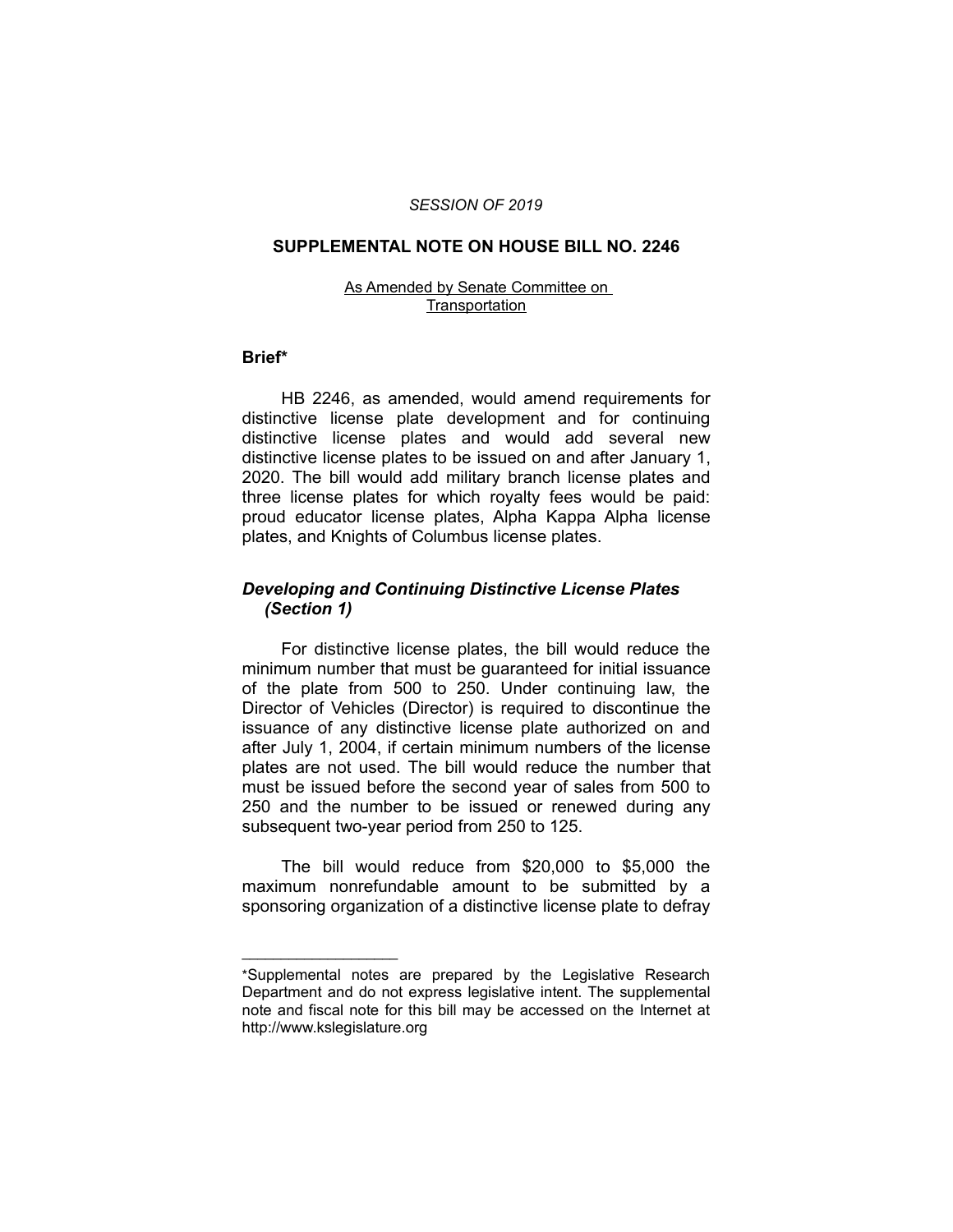costs of the Division of Vehicles to develop the distinctive license plate.

For educational institution license plates, the bill would reduce the minimum number that must be guaranteed for initial issuance of the plate from 500 to 100. Under continuing law, the Director is required to discontinue the issuance of any educational institution license plate if certain minimum numbers of the license plates are not used. The bill would reduce the number that must be issued before the second year of sales from 500 to 100 and the number to be issued or renewed during any subsequent two-year period from 250 to 50.

The bill also would make technical changes.

## *Royalty Fee License Plates (Sections 3, 4, and 5)*

The bill would authorize proud educator, Alpha Kappa Alpha, and Knights of Columbus license plates.

The Kansas Educators Support Foundation would authorize the use of its proud educator logo to be affixed on the proud educator license plates. Alpha Kappa Alpha would authorize the use of its Alpha Kappa Alpha logo to be affixed on the Alpha Kappa Alpha license plates. The Knights of Columbus Kansas State Council would authorize the use of its Knights of Columbus logo to be affixed on the Knights of Columbus license plates. For each type of license plate, the bill would require a payment of a royalty of not less than \$25 but not more than \$100 per license plate issued to be paid to either the respective organization or the county treasurer. The owner or lessee of the vehicle would annually apply to the respective organization for use of such logo and, upon the payment of the appropriate royalty, receive a logo use authorization statement to be presented at time of registration.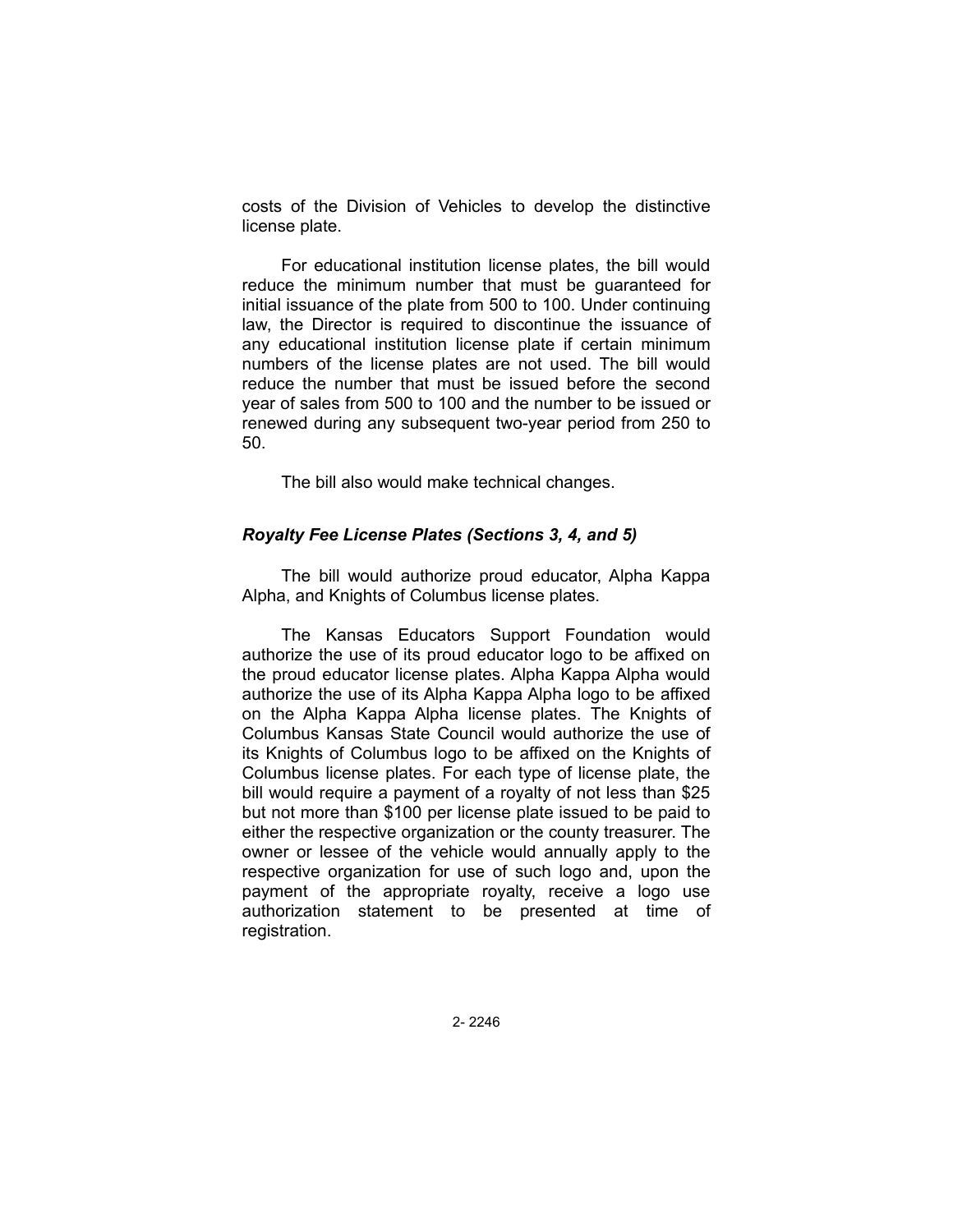## *Renewal of Registration*

The bill would state a vehicle owner or lessee could apply for the license plate not less than 60 days prior to their registration renewal date, on a form prescribed and furnished by the Director. The bill would require the applicant to provide either the annual logo use authorization statement provided by the respective organization or make the royalty payment to the county treasurer. The bill would not allow the transference of registration or license plates to any person other than the applicant, but the Director could transfer the distinctive licenses plate from a leased vehicle to a purchased vehicle.

The bill would specify renewals of registration would be annual, upon payment of the license plate fee, and in accordance with the license plate issuance cycle. The bill would prohibit renewal of registration until the applicant has paid the county treasurer the logo use royalty payment or presents the annual logo use authorization statement. Further, if the logo use authorization statement is not presented at the time of registration or faxed by the respective organization, or the applicant has not paid the county treasurer the annual logo use royalty payment, the applicant would be required to return the license plate to the county treasurer of the person's residence.

# *Requirements of the Respective Organizations*

The bill would require the sponsor of each plate (the Kansas Educators Support Foundation, Alpha Kappa Alpha, and the Knights of Columbus Kansas State Council) to:

- Pay the initial cost of design for the license plates;
- Provide a toll-free telephone number or electronic mail address to all county treasurers for an applicant to call for information concerning the application process or the status of the license plate application; and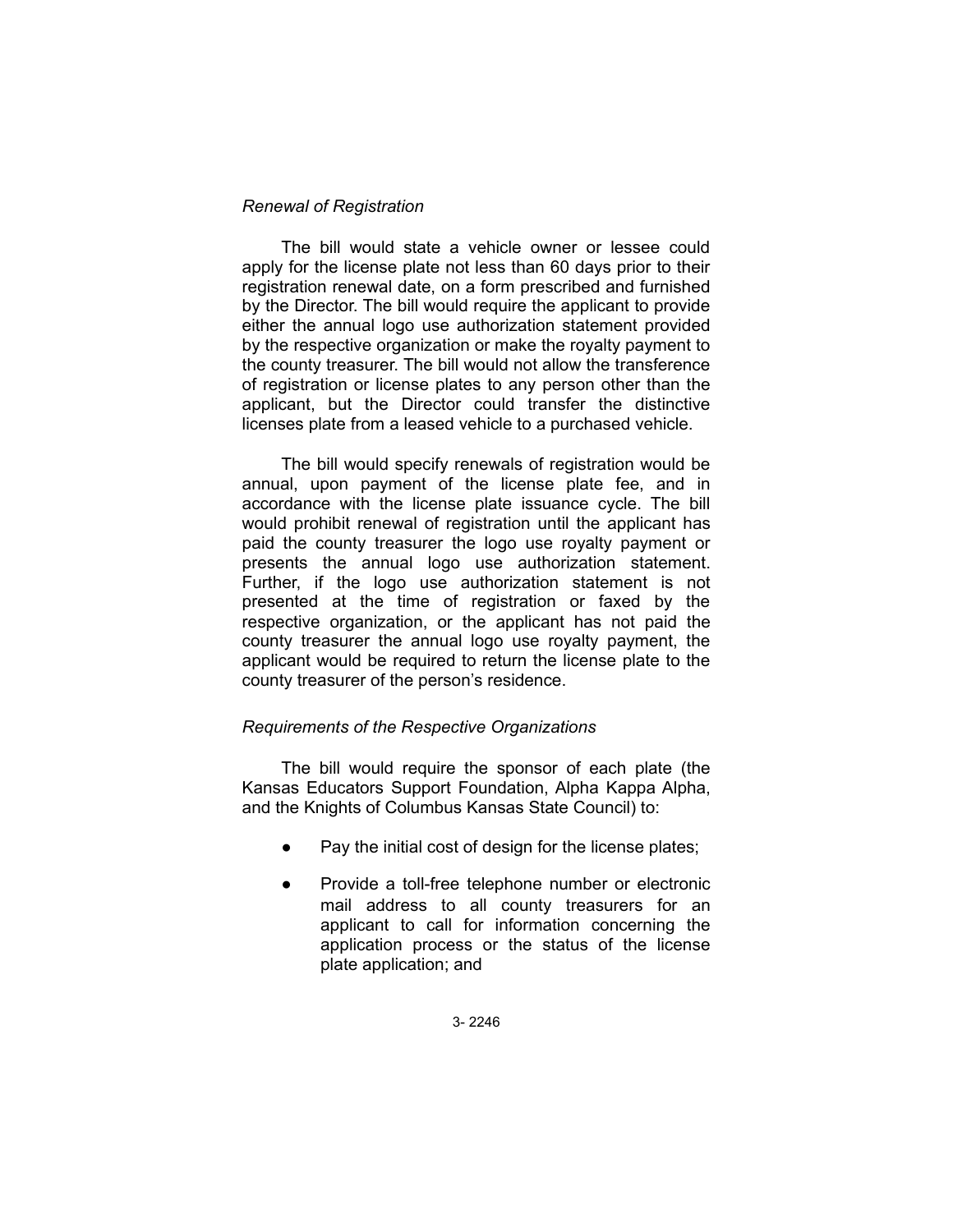Design the license plate, with the approval of the Director and subject to availability of materials and equipment.

# *Consent – Release of Motor Vehicle Registration Information*

The bill would require an applicant, as a condition of receiving the distinctive license plate and any subsequent registration renewal of such plate, to provide consent to the Division authorizing the Division's release of motor vehicle record information—the applicant's name, address, logo use royalty payment amount, plate number, and vehicle type—to the respective organization and the State Treasurer.

# *Remittance of Annual Logo Use Royalty Payments*

For each of the license plates, the bill would require the annual logo use royalty payments collected by the county treasurers to be remitted daily to the State Treasurer, create a fund within the State Treasury to which the State Treasurer would credit the amounts received, specify all expenditures from each of the funds would be made in accordance with appropriation acts upon warrants of the Director of Accounts and Reports and issued pursuant to vouchers approved by the State Treasurer or the State Treasurer's designee, and require monthly payments from the funds to the entity identified for each license plate:

- For the proud educator license plate, to the Kansas Independent College Association;
- For the Alpha Kappa Alpha license plate, to the appropriate designee of Alpha Kappa Alpha; and
- For the Knights of Columbus license plate, to the appropriate designee of the Knights of Columbus Kansas State Council.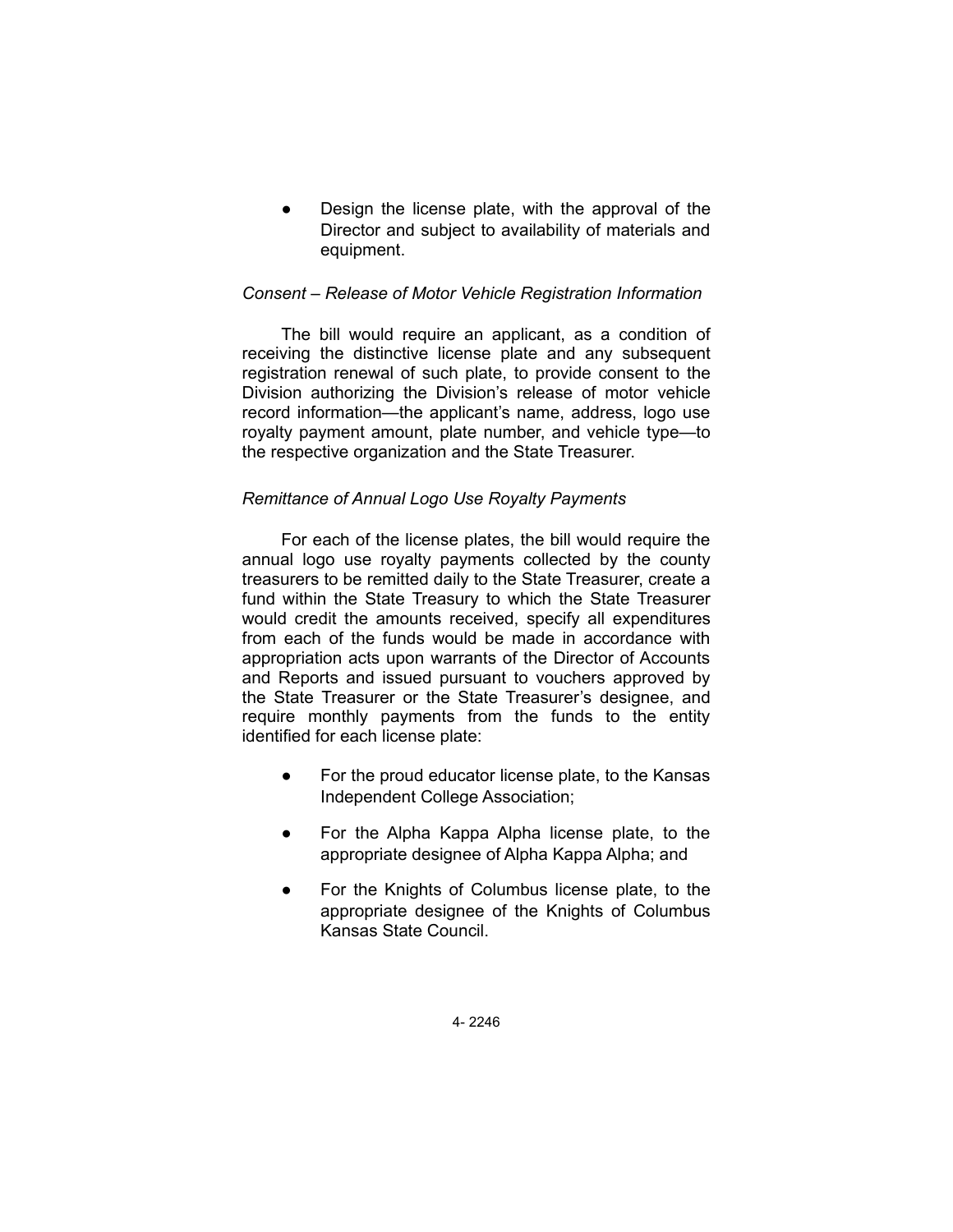The bill would state, for the proud educator license plate, a change of the Kansas Educators Support Foundation's designee could occur only by mutual agreement of the Kansas Educators Support Foundation and the Kansas Independent College Foundation, a change of the Alpha Kappa Alpha Foundation's designee could occur only by mutual agreement of the designee and Alpha Kappa Alpha, and a change of the Knights of Columbus Kansas Council's designee could occur only by mutual agreement of the designee and the Council.

# *Military Service License Plates (Sections 6, 7, 8, 9, 10, and 11)*

The bill would authorize a distinctive license plate indicating service in one of the military branches as specified by the bill to be issued to the owner or lessee of a passenger vehicle, truck of a gross weight of 20,000 pounds or less, or a motorcycle on or after January 1, 2020. The bill would allow any resident of Kansas who is a current member or veteran of the U.S. Army, the U.S. Navy, the U.S. Marine Corps, the U.S. Air Force, or the U.S. Coast Guard to apply for a distinctive license plate indicating such military service. To be issued a distinctive license plate, the owner or lessee of such vehicle, truck, or motorcycle would be required to submit satisfactory proof to the Director that such owner or lessee is currently serving, separated and honorably discharged, or has received a general discharge under honorable conditions from one of the military branches listed above.

The bill would require the application be made at least 60 days prior to a person's renewal of registration date on a form designated by the Director. The license plate would be issued for the same time period as other license plates and would be subject to regular license fees, but would be exempt from the personalized license plate fee as specified elsewhere in law. No license plate or registration issued pursuant to the bill would be transferable to any other person. In the event of death of any person issued a distinctive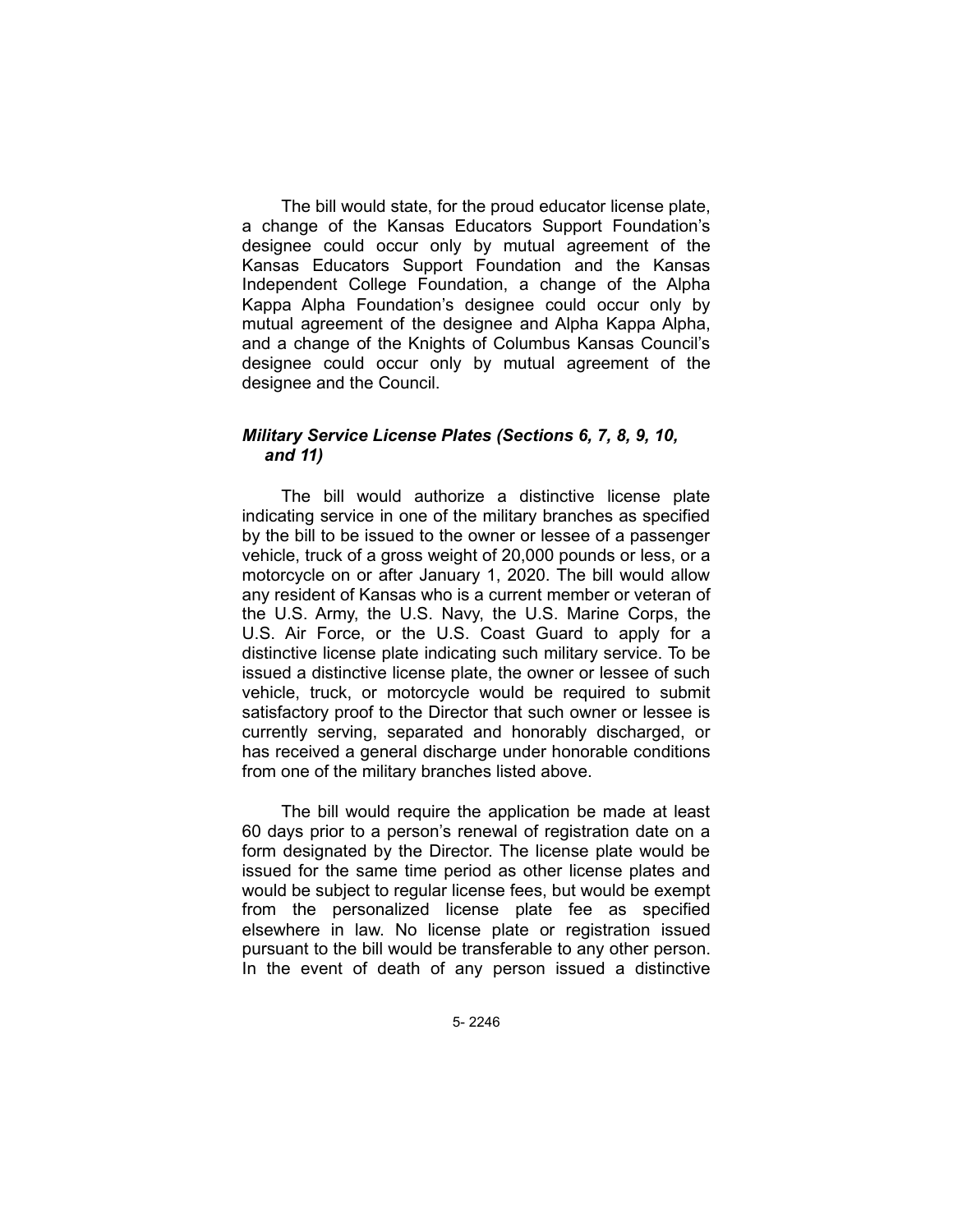military service license plate, the surviving spouse or other family member would be entitled to keep possession of the plate but not display it on any vehicle.

The bill also would require renewals of registrations to be made annually in the manner provided in continuing law, and no renewal would be allowed until an applicant has filed the required form with the Director. If no form is filed, an applicant would be required to return the distinctive license plate to the county treasurer of such applicant's residence.

The distinctive military service license plates established by the bill also would be exempt from requirements for a minimum number before issuance or for continuance or payment of a fee to develop the license plate.

## **Background**

The bill, as amended, would include provisions of HB 2246, as introduced; HB 2007, as amended by the House Committee on Veterans and Military; and HB 2071, as amended by the House Committee on Transportation.

# *HB 2246, Developing and Continuing Distinctive License Plates*

HB 2246 was introduced by the House Committee on Transportation at the request of a representative of the Department of Revenue (Department).

At the House Committee hearing, a representative of the Department's Division of Vehicles (Division) provided proponent testimony. She stated, because of the change to digital license plate production, the Division believes it will be able to meet its production obligations with the reduced amount to be paid by a sponsoring organization and the bill would make distinctive license plates available to smaller colleges.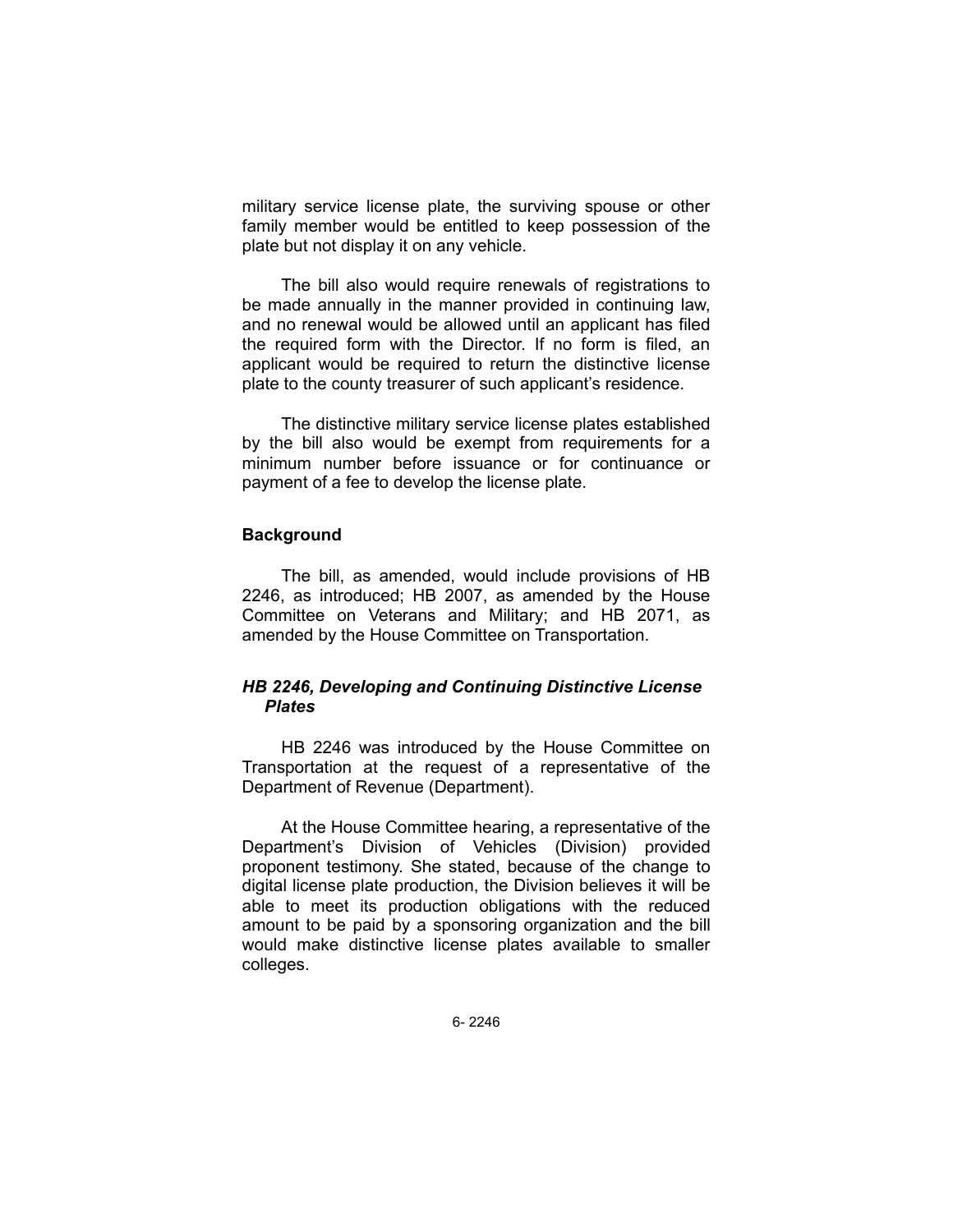The House Committee recommended the bill be placed on the Consent Calendar.

In the Senate Committee on Transportation hearing, a representative of the Division provided proponent testimony. No other testimony was provided.

The Senate Committee amended the bill to add the contents of HB 2007, as amended, and HB 2071, as amended.

According to the fiscal note prepared by the Division of the Budget on HB 2246, as introduced, the Department indicates enactment of the bill would have no fiscal effect on that agency. The Board of Regents indicates enactment could result in more educational institutions receiving royalty payments for distinctive license plates, but it could not estimate how many institutions, if any, would be affected or how much revenue could be generated. Any fiscal effect associated with enactment of HB 2246 is not reflected in *The FY 2020 Governor's Budget Report*.

## *HB 2007, Military Service License Plates*

HB 2007 was introduced by the House Committee on Transportation at the request of Representative Williams. The bill was withdrawn from the House Committee on Transportation and referred to the House Committee on Veterans and Military.

In the House Committee on Veterans and Military hearing, no conferees provided testimony. Representative Williams provided written-only proponent testimony at a later date, stating the need for separate license plate options recognizing military members' career choices and commitments.

The House Committee amended the bill to make its provisions applicable to current members and veterans of the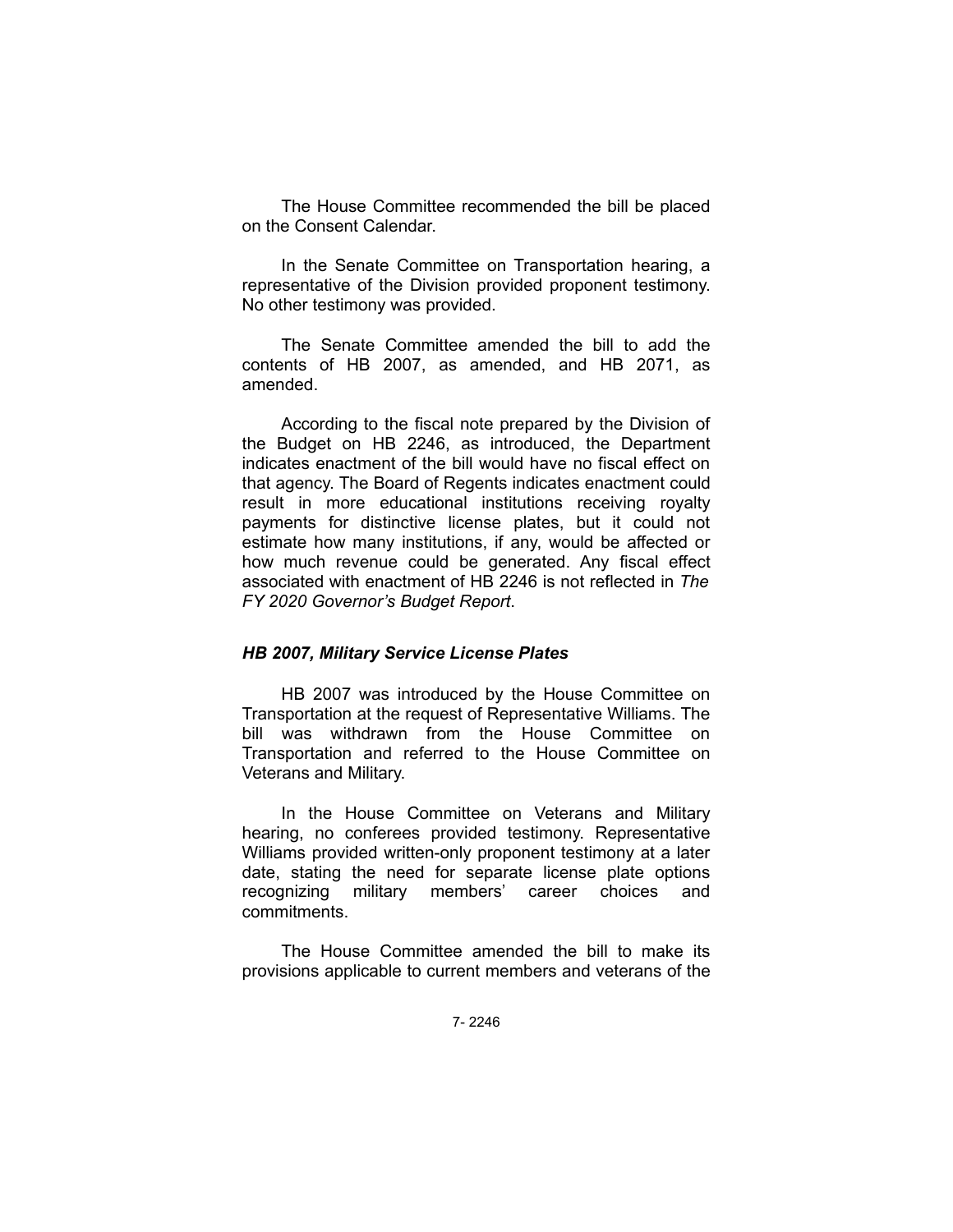specified military branches who have been honorably discharged or received a general discharge under honorable conditions, rather than retired members of such branches.

According to the fiscal note prepared by the Division of the Budget on HB 2007, as introduced, the Department estimates the bill would increase its expenditures by a minimum of \$12,600 in FY 2020. The Department also indicates it would incur additional costs of \$7.89 and \$6.52 to print and ship each large and small plate, respectively. Any fiscal effect associated with enactment of HB 2007 is not reflected in *The FY 2020 Governor's Budget Report*.

## *HB 2071, Royalty Fee License Plates*

On February 14, 2019, the House Committee on Transportation amended HB 2071 by inserting the contents of HB 2095 and HB 2117 into HB 2071. The following provides background information on each bill.

#### *HB 2071 (Proud Educator License Plates)*

HB 2071 was requested the House Committee on Transportation at the request of Representative Mason on January 22, 2019.

In a hearing before the House Committee on February 12, 2019, Representative Mason, a representative of the Kansas Educators Support Foundation, and a representative of the Kansas Independent College Association testified as proponents. No neutral or opponent testimony was provided.

According to the fiscal note prepared by the Division of the Budget on HB 2071, as introduced, the bill could increase Department expenditures by \$4,992 in FY 2020 for administrative costs related to designing and manufacturing the proud educator license plates. The Department indicates the bill could increase revenues to the State Highway Fund by \$20,000 and to the Distinctive License Plate Fund by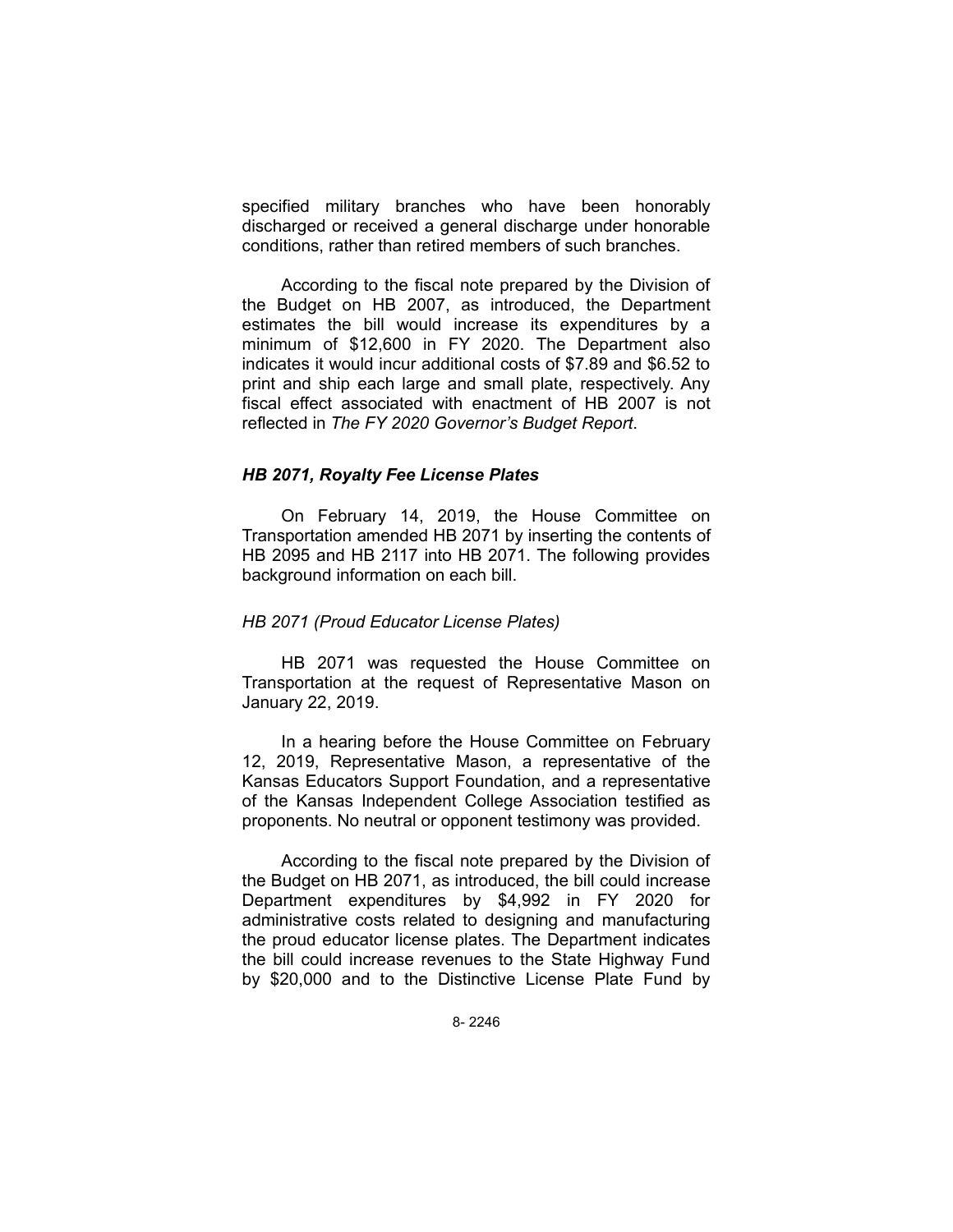\$20,000 for a non-refundable statutorily required fee from the sponsor of the proud educator license plate. [*Note:* HB 2246, as amended, would reduce this fee to a maximum of \$5,000.] Any fiscal effect associated with the proud educator license plate provisions is not reflected in *The FY 2020 Governor's Budget Report.*

## *HB 2095 (Alpha Kappa Alpha License Plates)*

HB 2095 was introduced by the House Committee on Transportation at the request of Representative Finney on January 30, 2019.

In a hearing before the House Committee on February 12, 2019, Representative Finney and a member of Alpha Kappa Alpha testified as proponents. Written-only proponent testimony was provided by a member of Alpha Kappa Alpha and a representative of Alpha Kappa Alpha Mid-Western Region. No neutral or opponent testimony was provided.

According to the fiscal note prepared by the Division of the Budget on HB 2095, as introduced, the bill could increase Department expenditures by \$5,532 in FY 2020 for administrative costs related to designing and manufacturing the Alpha Kappa Alpha license plates. The Department indicates the bill could increase revenues to the State Highway Fund by \$20,000 and to the Distinctive License Plate Fund by \$20,000 for a non-refundable statutorily required fee from the sponsor of the Alpha Kappa Alpha license plate. [*Note:* HB 2246, as amended, would reduce this fee to a maximum of \$5,000.] Any fiscal effect associated with the Alpha Kappa Alpha license plate provisions is not reflected in *The FY 2020 Governor's Budget Report.*

#### *HB 2117 (Knights of Columbus License Plates)*

HB 2117 was introduced by the House Committee on Transportation at the request of Representative Sutton on behalf of the Knights of Columbus on January 31, 2019.